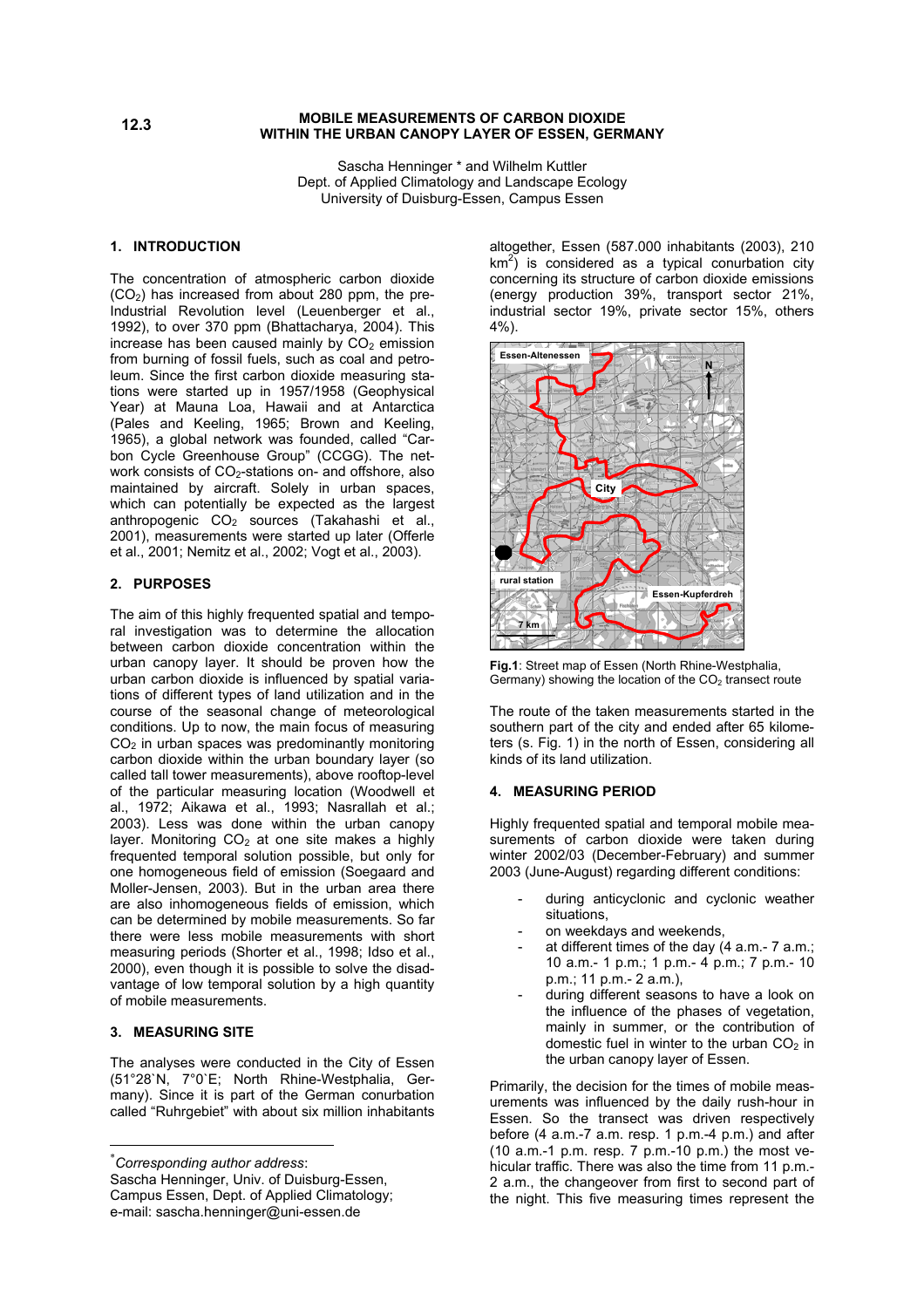natural diurnal variations in CO<sub>2</sub> concentration of the **6. REPRODUCIBILITY OF DATA** air, aroused by the natural gas-exchange cycle of the biosphere. Likewise it was possible to have a look about the atmospheric boundary conditions close to the times of the day and its influence to the urban  $CO<sub>2</sub>$ .

## **5. METHODS**

Measurement trips were made using the mobile laboratory of the Dept. of Applied Climatology and Landscape Ecology, University of Duisburg-Essen,  $C$ ampus Essen. In addition to  $CO<sub>2</sub>$ , the air quality indicators CO,  $O_3$ , NO and  $NO_2$  were measured 1.5 m above ground level at the same time. The meteorological values air temperature, relative humidity (2 m a.g.l.) and global radiation (3.5 m a.g.l.) were also recorded. Analyzing carbon dioxide and other air quality indicators at the same time enables a reconstruction of the quantitative influence at  $CO<sub>2</sub>$ by anthropogenic sources. The different measurement methods are summarized in table 1.

| <b>Trace elements</b>    | <b>Measurement methods</b> |  |
|--------------------------|----------------------------|--|
| $CO2$ , CO               | IR absorption              |  |
| $NO$ , $NO$ <sub>x</sub> | Chemoluminescence          |  |
| O٩                       | UV absorption              |  |

| <b>Table 1:</b> Physical and chemical methods of |  |
|--------------------------------------------------|--|
| measuring trace elements                         |  |

The mobile laboratory traveled at a maximum speed of 30 km  $h^{-1}$  (8 m s<sup>-1</sup>) and with a measurement frequency of the analyzers of 1 Hz. So every 8 m one measured value was recorded. In spite of a very low delay time of the different analyzers (e.g. the delay time of  $CO<sub>2</sub> = 13$  s), it was possible to determine the trace elements nearing real time.

It is necessary to keep a "safety distance" of more than two meters to have low influences by the exhaust plume of automobiles in front of the mobile laboratory.

In view of the rapid fluctuations of trace element concentration, provoked e.g. by the change of land utilization or the structure of housing along the transect, average values of homogeneous road sections were calculated. **Fig.3**: Example for similar CO<sub>2</sub> courses at one measuring were calculated.

Considering the results of each mobile measurement trip to average values of homogeneous route sections facilitated a comparison of the urban CO<sub>2</sub> concentration to the  $CO<sub>2</sub>$ -data of a rural measuring station maintained by the Dept. of Applied Climatology and Landscape Ecology (s. black item, Fig.1). Differences between urban and rural carbon dioxide mixing ratio could be verified and the percentage diverge was being indicated. In cause of low roughness  $(z_0 = 0.11 \text{ m})$  wind could flow unaffected against the rural measuring station from all directions. So it was possible to calculate  $CO<sub>2</sub>$  concentration depended by wind-direction and it could be reconstructed if the flux of  $CO<sub>2</sub>$  has its origin by the urban plume or above the agricultural fields near the station (s. 7.1).

With assistance to different statistical methods (correlation- and regression analysis, cluster analysis, test of significance) it should be testified if the determined  $CO<sub>2</sub>$ -data are representative for the situation of air quality in the city of Essen or if the measured concentration of each trip is only a snap-shot. Primarily, the cluster analysis should give information about similarities of the behavior of carbon dioxide along the transect between the accomplished measurement trips. Exemplarily for summer, Fig. 2 offers five separate clusters altogether identical with the five times of measuring, mentioned in part 4. A comparison of the measurement trips, which were connected in one cluster, presents a uniform allocation of  $CO<sub>2</sub>$  along the transect (s. Fig. 3).



**Fig.2**: Cluster diagram of all mobile CO<sub>2</sub> measurements in Essen, North Rhine-Westphalia, Germany (summer 2003)



time (1p.m.- 4p.m.; summer 2003) for two different days with two different weather situations

Significance tests presented a validation: measurements driven at the same time of the day display no significant differences ( $\alpha$  > 0,5), whereas trips by diverse times display a significance of  $\alpha$  < 0,05 resp. a highly significance of  $\alpha$  < 0,01. These results could be proven for summer as well as for winter, which demonstrates that there is, dependent on the time of the day, a recurrent  $CO<sub>2</sub>$ -pattern along the transect. That is why a reproducibility of the behavior of carbon dioxide is necessarily given.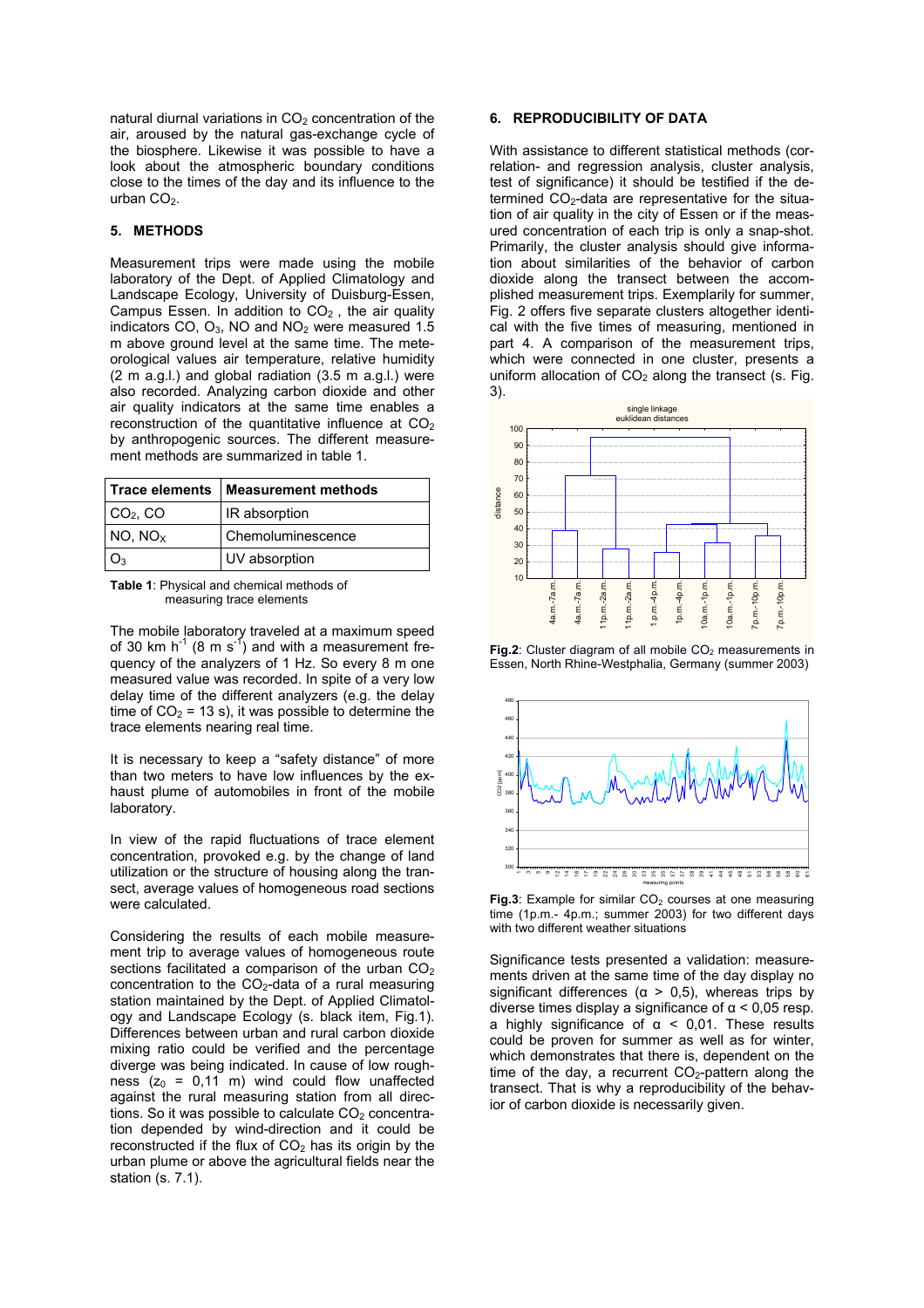## **7. RESULTS**

#### *7.1 Comparison between urban and rural CO2*

One of the main questions was, whether there is a discrepancy of the  $CO<sub>2</sub>$  mixing ratio between the urban area of Essen and its surroundings or not.

The comparison of mobile determined urban carbon dioxide and simultaneous measured  $CO<sub>2</sub>$  of the rural monitoring station at the city limit indicates for several measurement trips up to 25% higher  $CO<sub>2</sub>$  concentration within the urban area in contrast to the surroundings. Beneath the time of the day and the stability of the atmospheric boundary conditions, one dominant factor of influence is the wind direction. During calms ( $v \le 0.5$  m s<sup>-1</sup>) resp. a wind direction from S to SE, the CO<sub>2</sub> difference between urban to rural concentration achieve more than 20%, whereas there are minor differences for NE to E  $($ 5%). Anytime the meteorological conditions arouse such a situation (wind from NE to E; by 15% of the time of the measuring period), the wind was influenced by the trace elements of the urban plume of Essen, which were taken along by passing the city. Finally the rural station recorded an increasing carbon dioxide concentration above normal.

Nevertheless, if the periods of influencing the rural carbon dioxide by the urban plume were neglected, the  $CO<sub>2</sub>$  concentration of this monitoring station could be accounted as representative. An additional analysis of  $CO<sub>2</sub>$ -data determined by a base line monitoring station maintained by the Federal Environmental Agency (UBA) also showed that there is solely a difference up to 30%. Consequently, the city of Essen did not obtain differences between the urban and rural areas by far as it has been proven for other cities, e.g. Copenhagen/Denmark (> 50%, Soegaard and Moller-Jensen, 2003) or Phoenix/USA (70%, Idso et al., 1998).

## *7.2 Seasonal variations of urban CO2*

It should be proven whether there is a difference between the urban  $CO<sub>2</sub>$  mixing ratio of the warm and cold season (Idso et al., 1998; Nasrallah et al., 2003), because of little fluctuations caused by the anthropogenic  $CO<sub>2</sub>$  emission which is permanently available in urban areas (Takahashi et al., 2001).

Fig. 4 displays the course of  $CO<sub>2</sub>$  along the transect for the winter months (blue bend) as well as for the summer months (red bend). Additionally, there are the average values for both seasons (solid line =

winter,  $x_{\text{Winter}}$  = 415 ppm;  $σ$  = 21,33 ppm; dashed

line = summer;  $x_{\text{Summer}}$  = 393 ppm;  $\sigma$  = 17,55 ppm). The high spatial variability of carbon dioxide, which is shown in Fig. 4, is a justification for determination of  $CO<sub>2</sub>$  within the urban canopy layer by mobile measurements.

The result of high  $CO<sub>2</sub>$  concentration in winter and lower ones in summer is absolutely not surprisingly. The city of Essen is an example for  $CO<sub>2</sub>$  mixing ratio of an urban agglomeration in the middle latitudes where differences in seasons appear. This is not opposing against other mobile measurements in cities where no seasonal course is detectable (Idso et al., 1998) in fact of an other clime.



Fig.4: CO<sub>2</sub> courses through the city of Essen, North Rhine-Westphalia, Germany (winter 2002/03 and summer 2003)

The increase in  $CO<sub>2</sub>$  concentration in winter is due to several facts:

- additional  $CO<sub>2</sub>$  emissions caused by domestic fuel (up to 15%),
- a reduced plant activity which causes a lower photosynthesis,
- a higher share of  $CO<sub>2</sub>$  soil exchange, which is not affected by photosynthesis.

## *7.3 Day- and night time variations of urban CO2*

The influence of the  $CO<sub>2</sub>$  course along the transect, e.g. by domestic fuel in winter or natural gasexchange by the vegetation in summer, could be displayed more exactly by differentiation of the measurements into day- and nighttime trips. Similar to Fig. 4 there is also a difference between the  $CO<sub>2</sub>$ concentration, indeed between day (s. Fig. 5, dashed bends) and nighttime measurements (s. Fig. 5, solid bends). Additionally, illustrated in Fig. 5 is the average value for day- (upper, dashed line;  $x_{day\text{ winter}}$  402 ppm;  $\sigma$  = 19,58 ppm) and nighttime (upper, solid line;  $x_{\text{night\_winter}}$  427 ppm;  $\sigma$  = 23,17

ppm) in winter, also day- (lower, dashed line;  $x_{day\_sumer}$  369 ppm;  $\sigma$  = 15,57 ppm) and nighttime

(lower, solid line;  $x$  night summer 417 ppm;  $\sigma$  = 19,54 ppm) in summer.

One reason for higher concentration during nighttimes could be given by meteorological conditions in summer as well as in winter, which favor a  $CO<sub>2</sub>$ accumulation. Stable conditions were built up within the second part of the night prior to sunrise, calculated by Polster (1969). Because of these conditions, additional  $CO<sub>2</sub>$  emissions in winter and  $CO<sub>2</sub>$ respiration by plants during summer nights increased the carbon dioxide concentration. After sunrise the stable conditions of the night started to break down, unstable conditions were built up. Due to increased wind speed, there is a better exchange of the urban atmosphere, which is responsible for decreasing  $CO<sub>2</sub>$  concentration. Likewise there is the increased activity by plants on summer days, which acted as potential  $CO<sub>2</sub>$  sinks. According to these matters of fact the significant differences between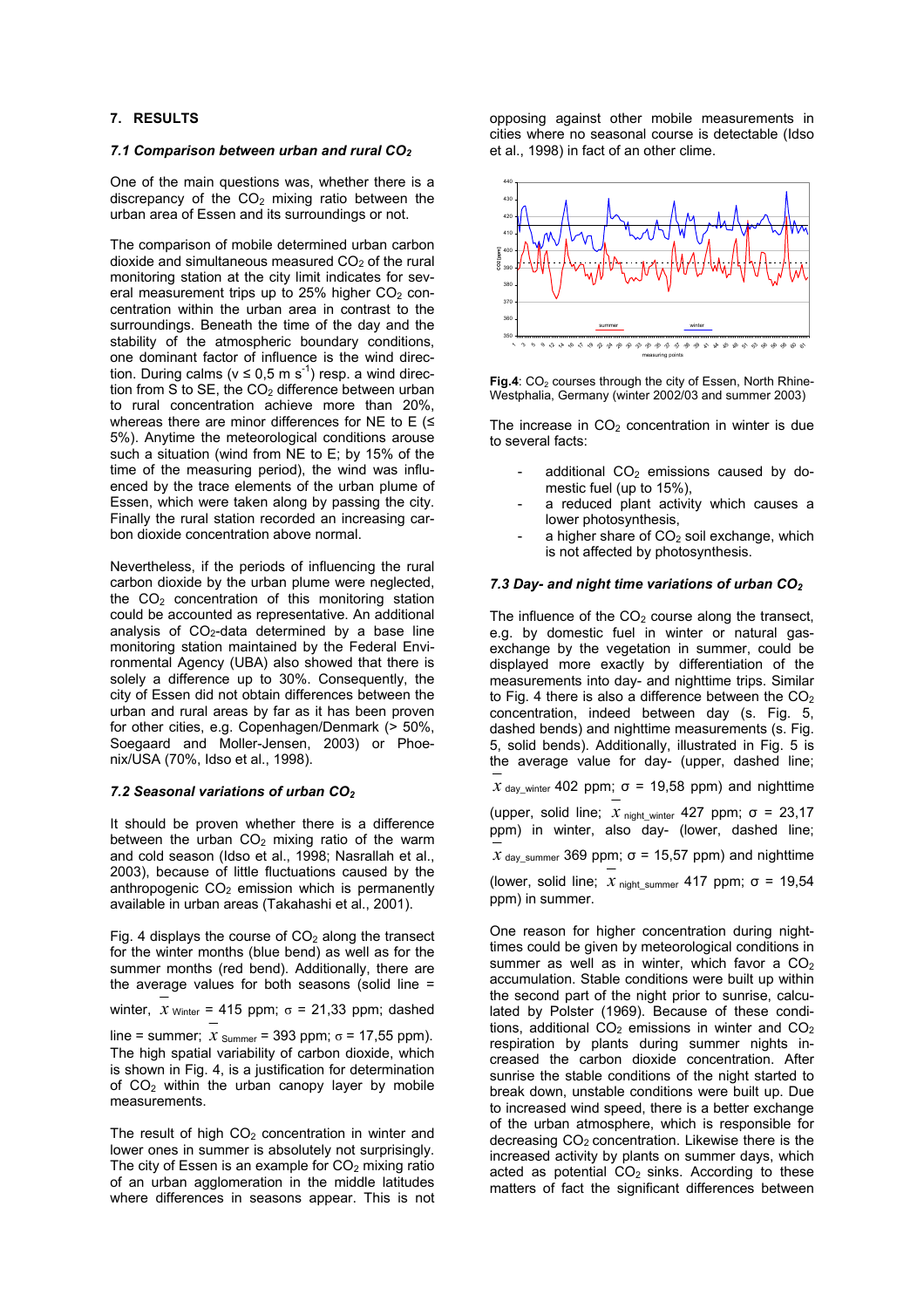the  $CO<sub>2</sub>$  concentration of night- (solid bends) and daytime (dashed bends) is explainable.

The  $CO<sub>2</sub>$  course for summer nights (red, solid bend) reflects the changing types of land utilization along the transect. Most of the displayed  $CO<sub>2</sub>$  peaks (s. black arrows in Fig. 5) were similar to suburban and urban green spaces respectively spaces which show a high portion of vegetation. It can be noticed that  $CO<sub>2</sub>$  respiration dominates over anthropogenic sources in summer nights, because of e.g. low nighttime traffic density. In comparison to this, the CO2 course of winter nights (blue, solid bend) indicates a relatively constant carbon dioxide level without additionally  $CO<sub>2</sub>$ , due to the vegetation. For summer days (dashed, red line) as well as for winter days (dashed, blue line) there were no  $CO<sub>2</sub>$  peaks provoked by green spaces in contrast to the nighttime measurements. At this time of the day, the dominating factor of anthropogenic sources, e.g. high traffic density, on account of cross-roads or traffic lights, was visible (see red arrows in Fig. 5).



Fig.5: CO<sub>2</sub> courses through the city of Essen (North-Rhine-Westphalia, Germany), divided into day- and nighttime measurements (winter 2002/03 and summer 2003) – for further information's see text (7.3)

## *7.4 CO2 and other air quality indicators*

By recording air quality indicators like CO, NO, NO<sub>2</sub> and  $O_3$  it is possible to correlate them to carbon dioxide (Clarke and Faoro, 1966). Calculating the correlation coefficients may give information how two different air quality components have the same resp. a similar temporal and spatial pattern along the transect during clear and calm weather situations (s. Tab. 2).

|                         | <sub>CO</sub> | NO.   | NO <sub>2</sub> | O <sub>3</sub> |
|-------------------------|---------------|-------|-----------------|----------------|
| day <sub>winter</sub>   | 0.739         | 0.83  | 0,486           | $-0.658$       |
| night <sub>winter</sub> | 0,399         | 0,469 | 0,272           | $-0,292$       |
| day <sub>summer</sub>   | 0.628         | 0,668 | 0.478           | $-0.652$       |
| night <sub>summer</sub> | 0,256         | 0,266 | 0,169           | $-0.622$       |

| <b>Table 2:</b> Correlation analysis of air quality indicators with |
|---------------------------------------------------------------------|
| $CO2$ , divided into day- and nighttime measure-                    |
| ments (winter 2002/03 and summer 2003)                              |

Noticeably, the highest coefficients were reached during the day in winter as well was in summer, according to a higher rate of anthropogenic sources; e.g. the percentage of  $CO<sub>2</sub>$  emission by motorcars is about 21% in the city of Essen. For nighttimes winter coefficients were a little higher than in summer. This might be indicating an increase of the trace elements concentration by domestic fuel (about 15%  $CO<sub>2</sub>$  emission in the city of Essen), which can generally be measured during winter days and nights.

## **8. CONCLUSION**

The results of carbon dioxide measurements within the urban canopy layer of Essen for winter 2002/2003 as well as for summer 2003 pointed out the importance of mobile measurements for the determination of urban  $CO<sub>2</sub>$ . It is not enough to measure urban carbon dioxide at fixed monitoring stations (*tall tower measurements*) due to the highly frequented spatial and temporal variability of  $CO<sub>2</sub>$ within the urban canopy layer. It has also been shown that the often in literature mentioned "CO<sub>2</sub> dome" with steadily increasing concentration from rural to urban areas is not generally true for any city. Many different kinds of facts influence the  $CO<sub>2</sub>$  mixing ratio. Primarily, diurnal and annual components decide over the  $CO<sub>2</sub>$  content in a city. These are being influenced by meteorological conditions, which are dependent on the heterogeneous structure of housing. All these different components and conditions create a complex image of variable  $CO<sub>2</sub>$ concentration within the urban canopy layer. This image may arouse lower  $CO<sub>2</sub>$  data within some urban types of land utilization in comparison to the surroundings due to the weather situation and measuring periods.

#### **9. REFERENCES**

- Aikawa, M., Yoshikawa, K., and M. Tomida,1993: Continuous monitoring of carbon dioxide concentration in the urban atmosphere of Nagoya, 1991-1993, *Analytical Science*, **11**, 357-362.
- Bhattacharya, S.,2004: Greenhouse gas level hits record high, *New Scientist*, **24.03.2004.**
- Brown, C.W., and Keeling, C.D., 1965: The conce tration of atmospheric carbon dioxide in Antarctica, *Journal of Geophysical Research*, **70 No. 24**, 6077-6085.
- Clarke, J.F. and R.B. Faoro, 1966: An evaluation of CO2 measurements as an indicator of air pollution, *Journal of the Air Pollution Control Association*, **No. 6**, 212-218.
- Idso, C.D., Idso, S.B., and R.C. Balling, 2000: An intensive study of the strength and stability of the urban CO<sub>2</sub> dome of Phoenix, Arizona, in *24th Conference on Agricultural and Forest Meteorology,14th Conference on Biometeorology and Aerobiology & Third Symposium on the Urban Environment*, **14-18. August 2000**, Davis, California, American Meteorological Society, 203- 204.
- Leuenberger, M., Siegenthaler, U., and C.C. Lang way, 1992: Carbon isotope composition of atmospheric  $CO<sub>2</sub>$  during the last ice age from Antarctic ice core, *Nature*, **357**, 488- 490.
- Nasrallah, H.A., Balling, R.C., Madi, S.M., and C. Al Ansari, 2003: Temporal variations in atmospheric CO<sub>2</sub> concentration in Kuwait City, Kuwait with comparison to Phoenix, Arizona, USA, *Environmental Pollution*, **121 No.2**, 301-305.